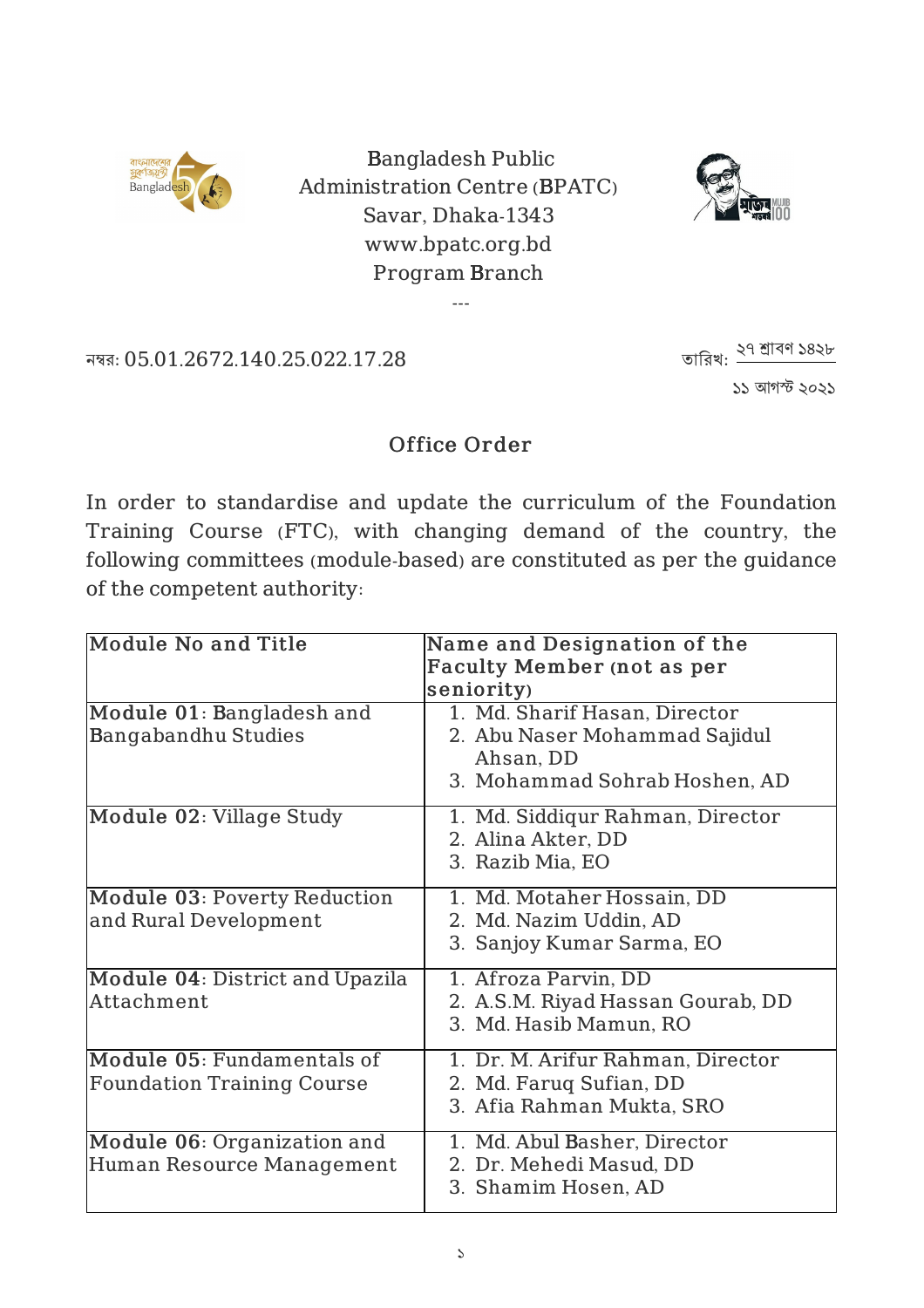| Module 07: Important Service           | 1. Shamima Shormin, DD               |
|----------------------------------------|--------------------------------------|
| Laws in Bangladesh                     | 2. Afia Sultana Keya, DD             |
|                                        | 3. Monirul Islam, AD                 |
| Module 08: Office Management           | 1. Md. Akram Ali, P. S. to Rector    |
| and Communications                     | 2. Jakia Sultana, DD                 |
|                                        | 3. Mohammad Mamun, SRO               |
| Module 09: Public Financial            | 1. Jahangir Alam, DD                 |
| <b>Systems</b>                         | 2. Mohammad Mozaherul Islam, AD      |
|                                        | 3. Md. Mizanur Rahman, RO            |
| Module 10: Governmental                | 1. K. M. Abdul Kader, DD             |
| <b>System and Essential Laws</b>       | 2. Mehedi Shahnewaz Jalil, AD        |
|                                        | 3. Roma Rani Biswas, AD              |
| Module 11: Public                      | 1. Dr. Md. Morshed Alom, DD          |
| <b>Administration &amp; Governance</b> | 2. Shohela Ferdous, DD               |
|                                        | 3. Md. Nejam Uddin, AD               |
| Module 12: Child Rights and            | 1. Dr. Rokeya Fahmida, Director      |
| <b>Gender Equality</b>                 | 2. Md. Aminul Karim, DD              |
|                                        | 3. Nasrin Akter, DD                  |
| Module 13: Development and             | 1. Mostak Ahmed, Director            |
| <b>Economic Management</b>             | 2. Anirban Das, AD                   |
|                                        | 3. A.M. Shahrior Alam, AD            |
| Module 14: Sustainable                 | 1. Md. Atikuzzaman, Director         |
| <b>Development Goals</b>               | 2. Dr. Md. Moshiur Rahman, DD        |
|                                        | 3. Md. Yousuf Ali, AD                |
| Module 15: Project &                   | 1. Dr. Md. Mohoshin Ali, Director    |
| <b>Procurement Management</b>          | 2. Md. Anisur Rahman, DD             |
|                                        | 3. Parimal Kumar Roy, DD             |
| Module 16: Basics of Social            | 1. Dr. Md. Zohurul Islam, Director   |
| Research                               | 2. Dr. Mohammad Rezaul Karim, DD     |
|                                        | 3. Shamim Adnan, AD                  |
| Module 17: IELTS and                   | 1. SM Mehedi Hasan, Director         |
| Communication Skills in English        | 2. Abdullah Al Mamun, DD             |
|                                        | 3. Samiana Sultana, EO               |
| Module 18: Basics of English           | 1. Hasan Murtaza Masum, Director     |
|                                        | 2. Md. Anisur Rahman, DD             |
|                                        | 3. Shohela Ferdous, DD               |
| Module 19: Book Review and             | 1. Dr. B M Benojir Ahmed, Director   |
| Presentation                           | 2. Shamim Hosen, AD                  |
|                                        | 3. Md. Nazim Uddin, AD               |
| Module 20: Information                 | 1. Mohammad Razibul Islam, Director  |
| Communication Technology (ICT)         | 2. Dr. Mohammad Ziaul Islam, ASA     |
|                                        | 3. Md. Mamun-Or-Rashid, Lib. (Docu.) |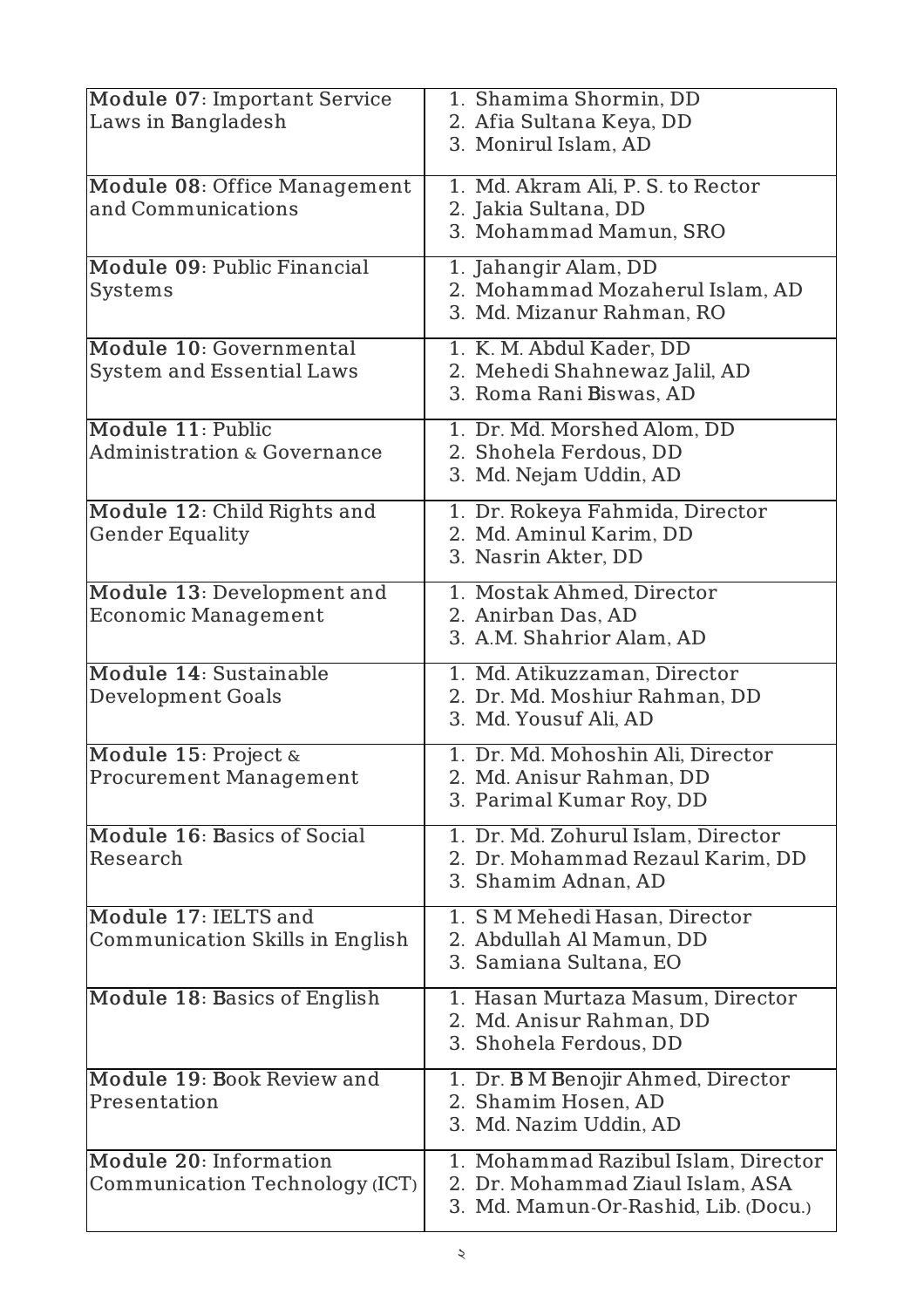| Module 21: Physical<br><b>Conditioning &amp; Games</b> | 1. A.T.M. Arif Hossain, Director<br>2. Razib Mia, EO<br>3. Farjana Afrose, AD                          |
|--------------------------------------------------------|--------------------------------------------------------------------------------------------------------|
| Module 22: Comprehensive<br>Examination                | 1. Mostak Ahmed, Director<br>2. Alina Akter, DD<br>3. Jakia Sultana, DD                                |
| Module 23: Contemporary<br><b>Issues</b>               | 1. Hasan Murtaza Masum, Director<br>2. Dr. Md. Moshiur Rahman, DD<br>3. A.S.M. Riyad Hassan Gourab, DD |
| Module 24: Car Driving                                 | 1. Md. Motaher Hossain, DD<br>2. Sanjoy Kumar Sarma, EO<br>3. Mir Md. Toufiqul Islam, AD               |

N. B. Faculty members who are positioned in the serial no 01 will be treated as the Convener/Head of the committee, 02 will be the Member, and 03 will be the Member Secretary)

b) All committees are requested to act in accordance with the following ToRs (Terms of References) to deal with respective functions:

## ToRs (Terms of References)

- 1. Examine the module title, objective/s, evaluation method/s, allocated marks whether that is congruent with the course objectives and demand of the time;
- 2. Analyse the feedback/course end evaluation of at least last three (03) same type of training programs;
- 3. Suggest/recommend the best approach by examining the topics, titles, sequencing, allocated hours and training methods;
- 4. Suggest to include or exclude any topic with proper justification analysing the pertinent international, national training manual/s, curriculum/s, literatures;
- 5. Scrutinise the speaker's evaluation of at least the last three (03) same type of training programs;
- 6. Provide with the necessary information regarding the prospective resource person/s from both internal and external;
- 7. Do other necessary things as per respective committee's decision, merit and integrity to upgrade the standard of the concerned module and make that more effective;
- 8. Prepare a short presentation (to be presented within 10 minutes)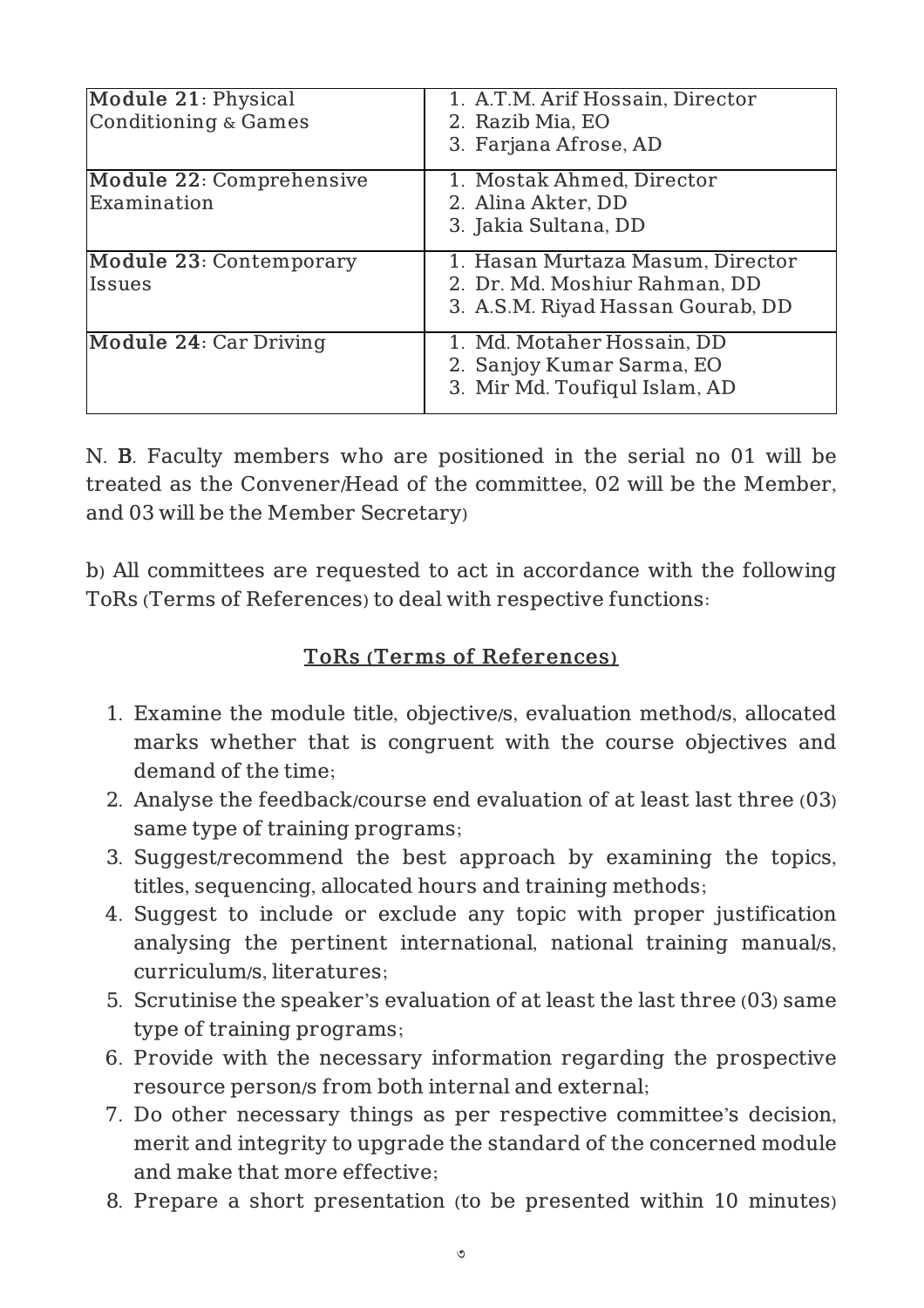with proper logic, justification, references (wherever needed) for the pertinent workshop to be organised as per the decision of the competent authority of the centre;

- 9. Follow other instruction/s derived from the competent authority from time to time;
- 10. Need to consult the equivalent courses offered in other regional countries;
- 11. You are required to follow the specific format prepared by PPR for the revision of content/curriculum.

c) Each committee will get thirty (30) days to finalise the respective review and analysis. Assigned committees are requested to send their review document/s through this email address (ppr.bpatc@gmail.com) within the stipulated time frame.

d) This order is issued with prior approval of the competent authority and will be effective immediately.

Attachments: Course End Evaluation Report of 67<sup>th (67th FTC Course End</sup> Report); 69th (69th FTC Course End Report); 71s t FTC (71st FTC Course End Report); Curriculum of 72<sup>nd</sup> FTC (Curriculum of 72nd FTC); Sample Template of Review (Review Format \_Template of 72nd FTC Curriculum by Committee); Recommended Changes in FTC's Curriculum by MOPA (Recommended Changes by MOPA).

> ১১-৮-২০২১ Dr. Md. Mohoshin Ali **Director** ]ফান: ০২২২৪৪৪৬৬০৭ ফ`াa: ০২২২৪৪৪৫০২৯ ইেমইল: ppr.bpatc@gmail.com

নম্ব $:$ 

তারিখ: <u>২৭ শ্রাবণ ১৪২৮</u> ১১ আগস্ট ২০২১

05.01.2672.140.25.022.17.28/১(৯০) Distribution for kind information and necessary action (wherever applicable) (not as per seniority): ১) Faculty (All), BPATC, Savar, Dhaka-1343.